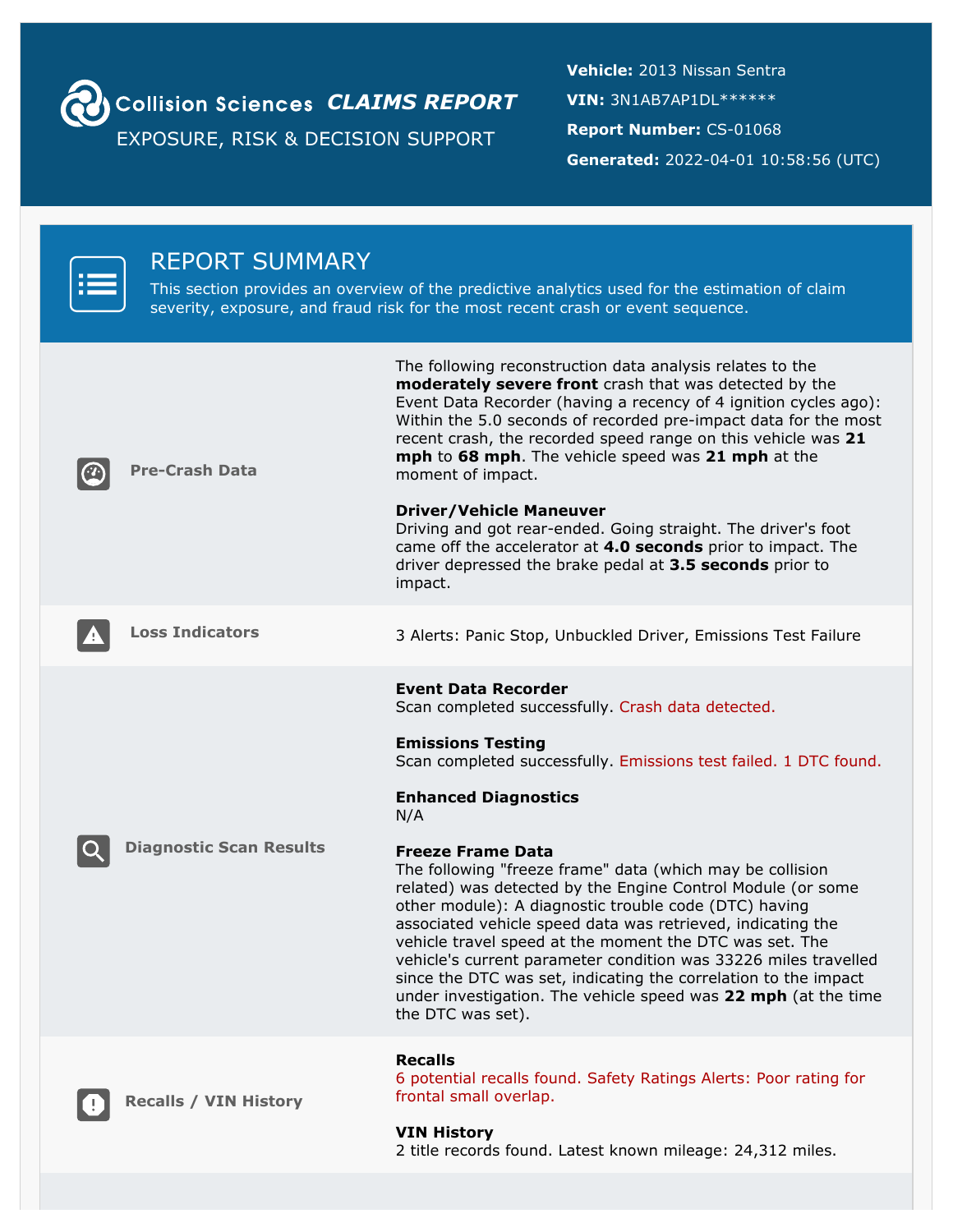**Recommended Action**

Confirm the relevance of the crash event data to the reported collision claim by verifying that the event data recency (based on ignition cycles or mileage) is consistent with the Date of Loss (based on approximate vehicle usage). Check that the pre-crash data is consistent with the reported circumstances. If posted speed is 35 mph or less, evidence of Dangerous Operation.



# CRASH DATA RECORDS

This section lists crash data records stored on the vehicle's event data recorder, if any. The date of data collection was 2021-09-09.

| <b>Recency</b><br>(Sequence) | <b>Crash</b><br><b>Severity</b> | Type $/$<br><b>Damage</b><br><b>Area</b> | <b>Sudden</b><br><b>Speed</b><br>Change<br>(Delta-V) | <b>Force of</b><br>Impact<br>(Mean g-Force) | <b>Principle</b><br><b>Direction of</b><br>Force (PDOF) | <b>Ignition</b><br><b>Cycles since</b><br><b>Event</b> |
|------------------------------|---------------------------------|------------------------------------------|------------------------------------------------------|---------------------------------------------|---------------------------------------------------------|--------------------------------------------------------|
| Most Recent<br>(1st Impact)  | Moderate                        | Rear                                     | 13.05 mph<br>(Increasing)                            | 4.40 $g$                                    | 175 degrees<br>(6 o'Clock)                              | 4                                                      |
| Most Recent<br>(2nd Impact)  | Moderately<br>Severe            | Front                                    | $-21.13$ mph<br>(Decreasing)                         | 7.55g                                       | 5 degrees<br>(12 o'Clock)                               | $\overline{4}$                                         |

**How To Interpret This Information**

A moderately severe front crash was detected by the Event Data Recorder. At the time of data retrieval, the vehicle's ignition had been turned on 4 times since the crash event recording.

The mean (average) acceleration in the most recent crash event was 7.55 g (up to the maximum Delta-V). The maximum Delta-V (Change in Velocity) value as measured by the airbag module's accelerometer reached 21.13 mph within 127.5 milliseconds, with an instantaneous peak force level of 14.16 g. The vehicle experienced a sudden decrease in speed due to the most recent collision, by a force acting on the vehicle from a direction of approximately 12 o'clock (where the front of the vehicle is 12 o'clock).

Crash events are sorted and displayed in order of recency. It is possible for an airbag module to contain multiple records for a single event. In that case, event recency will be further marked by "1st Impact", "2nd Impact"...etc., with "1st Impact" being the initial record in sequence.

Crash severities based on delta-V are categorized into six levels: Negligible (< 2.49 mph), Minor (2.49 - 4.97 mph), Moderate (4.97 - 15.53 mph), Moderately Severe (15.53 - 24.85 mph), Severe (24.85 - 34.8 mph), Extremely Severe (> 34.8 mph),

Crash severities based on roll angle are categorized into six levels: Negligible (< 10 degrees), Minor (10 - 20 degrees), Moderate (20 - 30 degrees), Moderately Severe & Possible Rollover (30 - 40 degrees), Severe & Likely Rollover (40 - 50 degrees), Extremely Severe & Likely Rollover (> 50 degrees).

#### **Event Data Applicability**

Confirm the relevance of the crash event data to the reported collision claim by verifying that the recency (based on ignition cycles or mileage) is consistent with the Date of Loss (based on approximate vehicle usage).<br>Check also that the pre-crash data is consistent with the vehicle's reported pre-impact speed and maneuver.

Example calculation of daily vehicle usage: ifthe vehicle was reported to be used an average of 2 times per day between the collision and date of data retrieval (2021-09-09), the recorded collision event could be estimated to have occurred approximately 2 days prior, on or about 2021-09-07. The number of ignition cycles indicates the number of times the ignition has been turned on (to key on, engine off position). Vehicles with automatic start-stop systems (engine idle off) do not increase the ignition cycle count. A similar calculation can be performed using daily mileage.

A lack of relevant crash event data for the collision under investigation indicates any of the following:

1. The vehicle was powered off at the time of the impact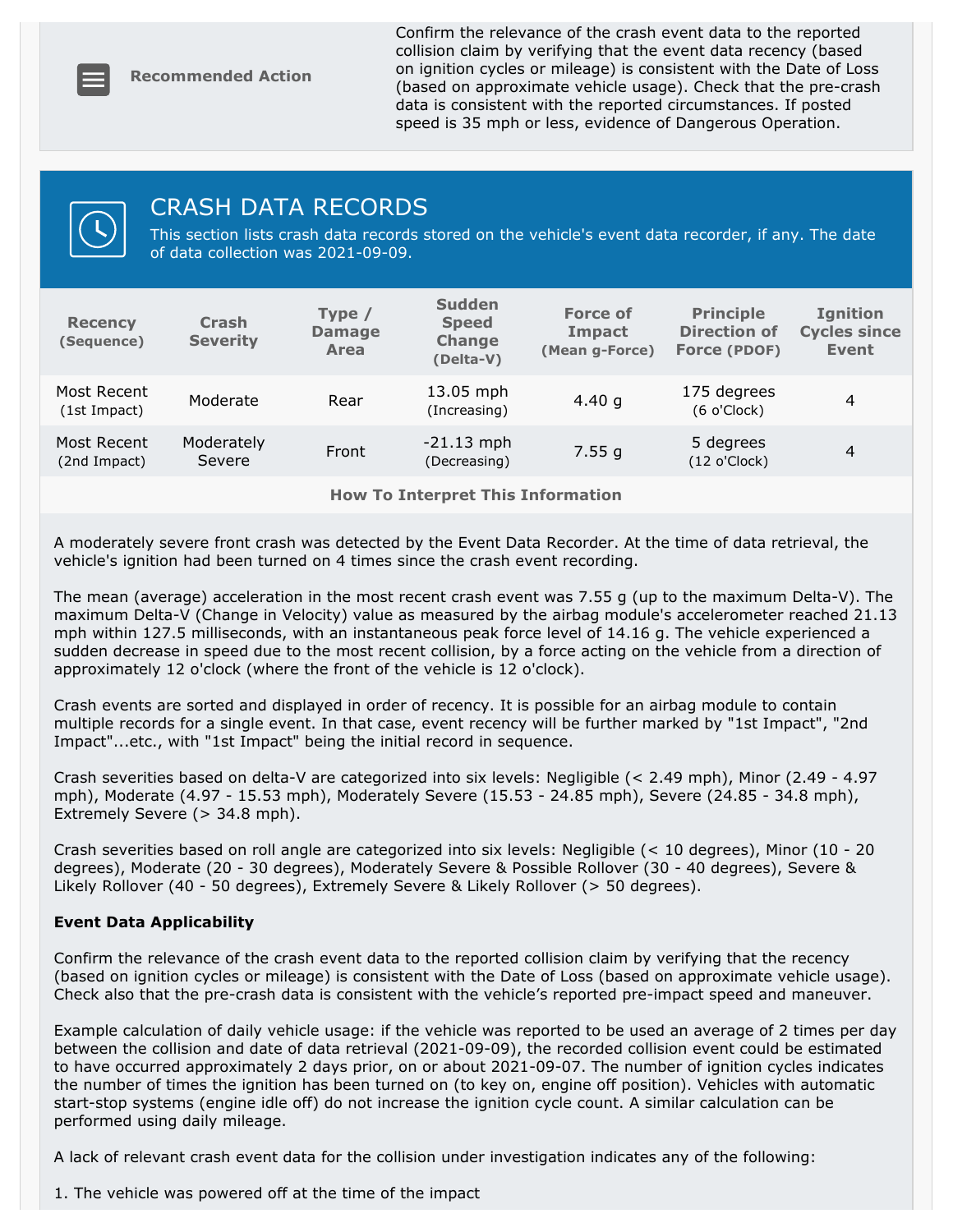2. The impact severity failed to meet the minimum required threshold for the EDR to record

#### **EDR Trigger Thresholds**

EDRs calculate the Delta-V (the sudden change in velocity), by integrating accelerometer data after being triggered at a predefined threshold, which can vary by manufacturer.

For Nissan, a front/rear (longitudinal) or side (lateral) acceleration recording is expected to be triggered when the cumulative Delta-V is over 5.0 mph, where the time series data will be recorded for up to 250 ms (sampled at 100 times per second).

Note that while 5.0 mph (1.51 g) is a regulated EDR trigger threshold, some vehicle makes/models are able to record crash events below this threshold, in certain situations. The following trigger thresholds are known for Nissan vehicles:

Longitudinal (Front/Rear): 5.0 mph within 150 ms, or 1.51 g. Lateral (Side): 5.0 mph within 150 ms, or 1.51 g.

If a recent Low Velocity Impact occurred, the overall transfer of forces to the occupant are expected to have been below the known EDR trigger thresholds. In this situation, consider further investigation.

An EDR (Event Data Recorder) is a function or device installed in a motor vehicle to record technical information about the status and operation of vehicle systems for a few seconds immediately before and during a crash for the primary purpose of post-crash assessment  $[1]$ . EDRs are regulated under 49 CFR [part](https://www.federalregister.gov/select-citation/2019/02/08/49-CFR-563) 563. Part 563 was established on August 28, 2006 ( $71$  FR [50998](https://www.federalregister.gov/citation/71-FR-50998)) and requires that light vehicles  $[2]$  equipped with EDRs meet certain requirements for data elements, data capture and format, data retrieval, and data crash survivability.<br>An EDR as defined by Part 563 is not required to record data such as audio or video recordings and does not log commercial operator-associated data, such as hours of service  $[3]$ . The requirements of Part 563 apply only to those light vehicles that are voluntarily equipped with EDRs that were manufactured on or after September 1, 2012.



# PRE-CRASH DATA / Most Recent (1st Impact)

This section lists pre-crash data records stored on the vehicle's event data recorder.

|                                    |                                         |                                               | <b>Recorded Vehicle Data</b>        |                                |                               | <b>Derived Data</b>        |                                        |
|------------------------------------|-----------------------------------------|-----------------------------------------------|-------------------------------------|--------------------------------|-------------------------------|----------------------------|----------------------------------------|
| <b>Time Before</b><br>Impact (sec) | <b>Vehicle</b><br><b>Speed</b><br>(mph) | <b>Engine</b><br><b>RPM</b><br>(Motor<br>RPM) | <b>Accelerator</b><br>Pedal $(\% )$ | <b>Steering</b><br>Angle (deg) | <b>Brake</b><br><b>Status</b> | <b>Deceleration</b><br>(g) | <b>Distance</b><br>to Impact<br>(feet) |
| $-5.00$                            | 68                                      | 1800<br>(1800)                                | 17.0                                | 0.0<br>(Straight)              | Off                           | N/A                        | 376.8                                  |
| $-4.50$                            | 68                                      | 1800<br>(1800)                                | 18.0                                | 0.0<br>(Straight)              | Off                           | 0.0<br>(Light)             | 327.2                                  |
| $-4.00$                            | 68                                      | 1800<br>(1800)                                | 0.0                                 | 0.0<br>(Straight)              | Off                           | 0.0<br>(Light)             | 277.5                                  |
| $-3.50$                            | 66                                      | 1900<br>(1800)                                | 0.0                                 | 0.0<br>(Straight)              | On                            | $-0.1$<br>(Light)          | 228.3                                  |
| $-3.00$                            | 62                                      | 1700<br>(1600)                                | 0.0                                 | 0.0<br>(Straight)              | On                            | $-0.5$<br>(Moderate)       | 181.4                                  |
| $-2.50$                            | 55                                      | 1300<br>(1500)                                | 0.0                                 | 0.0<br>(Straight)              | On                            | $-0.6$<br>(Moderate)       | 138.5                                  |
| $-2.00$                            | 49                                      | 1200<br>(1300)                                | 0.0                                 | 0.0<br>(Straight)              | On                            | $-0.6$<br>(Moderate)       | 100.2                                  |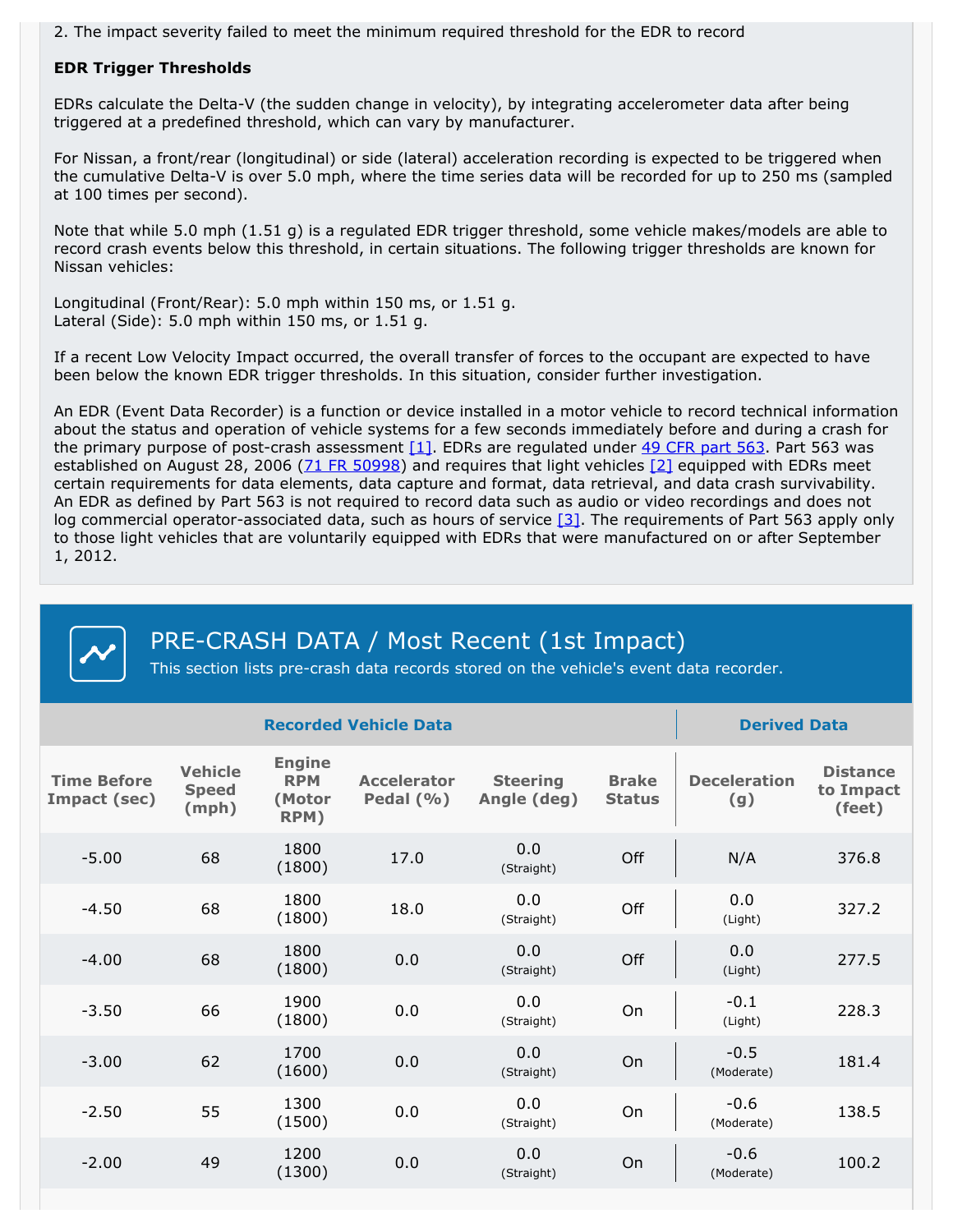| $-1.50$ | 43 | 1200<br>(1300) | 0.0 | 0.0<br>(Straight) | On | $-0.6$<br>(Moderate)  | 66.5 |  |
|---------|----|----------------|-----|-------------------|----|-----------------------|------|--|
| $-1.00$ | 34 | 1200<br>(1400) | 0.0 | 0.0<br>(Straight) | On | $-0.8$<br>(Hard)      | 38.3 |  |
| $-0.50$ | 25 | 1300<br>(1300) | 0.0 | 2.5<br>(Straight) | On | $-0.8$<br>(Emergency) | 16.6 |  |
| 0.00    | 21 | 1200<br>(1400) | 0.0 | 20.0<br>(Left)    | On | $-0.4$<br>(Moderate)  | 0.0  |  |



# PRE-CRASH DATA / Most Recent (2nd Impact)

This section lists pre-crash data records stored on the vehicle's event data recorder.

| <b>Recorded Vehicle Data</b> |                                    |                                         |                                               |                                     |                                | <b>Derived Data</b>           |                            |                                        |
|------------------------------|------------------------------------|-----------------------------------------|-----------------------------------------------|-------------------------------------|--------------------------------|-------------------------------|----------------------------|----------------------------------------|
|                              | <b>Time Before</b><br>Impact (sec) | <b>Vehicle</b><br><b>Speed</b><br>(mph) | <b>Engine</b><br><b>RPM</b><br>(Motor<br>RPM) | <b>Accelerator</b><br>Pedal $(\% )$ | <b>Steering</b><br>Angle (deg) | <b>Brake</b><br><b>Status</b> | <b>Deceleration</b><br>(g) | <b>Distance</b><br>to Impact<br>(feet) |
|                              | $-5.00$                            | 68                                      | 1800<br>(1800)                                | 0.0                                 | 0.0<br>(Straight)              | Off                           | N/A                        | 330.8                                  |
|                              | $-4.50$                            | 66                                      | 1900<br>(1800)                                | 0.0                                 | 0.0<br>(Straight)              | On                            | $-0.1$<br>(Light)          | 281.6                                  |
|                              | $-4.00$                            | 62                                      | 1700<br>(1600)                                | 0.0                                 | 0.0<br>(Straight)              | On                            | $-0.5$<br>(Moderate)       | 234.7                                  |
|                              | $-3.50$                            | 55                                      | 1300<br>(1500)                                | 0.0                                 | 0.0<br>(Straight)              | On                            | $-0.6$<br>(Moderate)       | 191.8                                  |
|                              | $-3.00$                            | 49                                      | 1200<br>(1300)                                | 0.0                                 | 0.0<br>(Straight)              | On                            | $-0.6$<br>(Moderate)       | 153.6                                  |
|                              | $-2.50$                            | 43                                      | 1200<br>(1300)                                | 0.0                                 | 0.0<br>(Straight)              | On                            | $-0.6$<br>(Moderate)       | 119.8                                  |
|                              | $-2.00$                            | 34                                      | 1200<br>(1400)                                | 0.0                                 | 0.0<br>(Straight)              | On                            | $-0.8$<br>(Hard)           | 91.6                                   |
|                              | $-1.50$                            | 25                                      | 1300<br>(1300)                                | 0.0                                 | 2.5<br>(Straight)              | On                            | $-0.8$<br>(Emergency)      | 69.9                                   |
|                              | $-1.00$                            | 34                                      | 1300<br>(2600)                                | 0.0                                 | 10.0<br>(Straight)             | Off                           | N/A                        | 48.5                                   |
|                              | $-0.50$                            | 33                                      | 2200<br>(2200)                                | 0.0                                 | 45.0<br>(Left)                 | Off                           | $-0.1$<br>(Light)          | 24.2                                   |
|                              | 0.00                               | 33                                      | 2200<br>(2400)                                | 0.0                                 | 62.5<br>(Left)                 | Off                           | 0.0<br>(Light)             | 0.0                                    |
|                              |                                    |                                         |                                               |                                     |                                |                               |                            |                                        |

**How To Interpret This Information**

Each pre-crash data set contains recorded vehicle operating status 5.0 seconds prior to impact. Accelerator Pedal, Brake Switch Status, and Steering Angle can be used to reconstruct the driver's maneuver leading up to the impact.

Deceleration (in g) is calculated using speed differences between data points. Note that deceleration depends heavily on road conditions. For example, in winter driving conditions, it may only be possible to reach a peak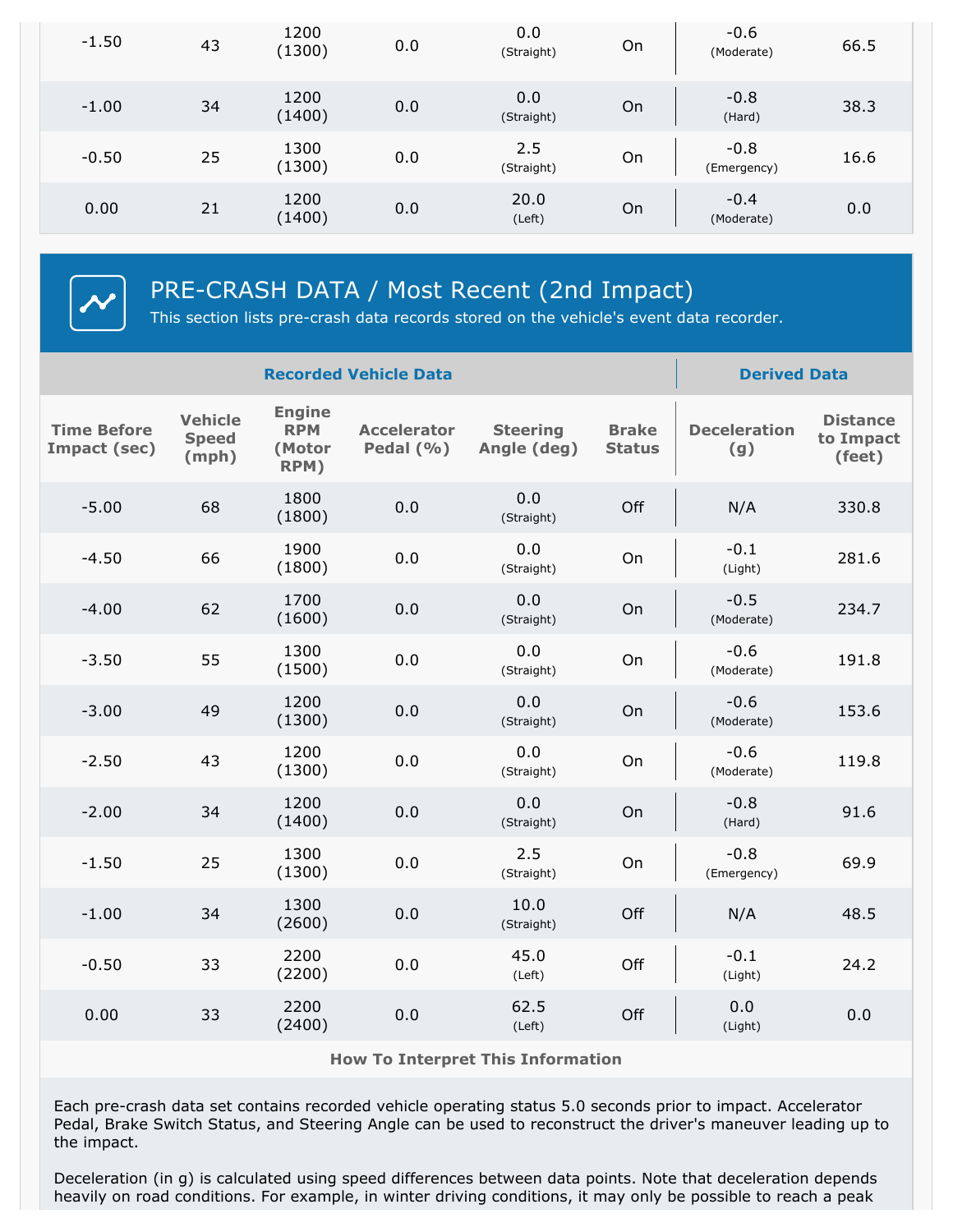deceleration of 0.2 g.

Distance to Impact is estimated through the use of numerical integration on recorded speed data. The distance is an estimation only and can be inaccurate if the vehicle experienced wheel spin under hard acceleration, or wheel lock under hard braking.



# SEAT BELT & AIRBAG STATUS

This section lists the restraint system status at the time of the event recording, including airbag deployment status and the seatbelt buckle insertion status for supported seating positions.

| <b>MOST RECENT (1ST IMPACT)</b> | <b>Driver</b>       | <b>Front Passenger</b>            |
|---------------------------------|---------------------|-----------------------------------|
| <b>Occupant Presence</b>        | Occupied            | Unoccupied or Child<br>$(\times)$ |
| <b>Safety Belt Status</b>       | <b>Unbuckled</b>    | Unbuckled<br>$(\times)$           |
| <b>Frontal Airbag</b>           | Not Deployed        | Not Deployed                      |
| <b>Side Seat Airbag</b>         | Not Deployed        | Not Deployed                      |
| <b>Side Curtain Airbag</b>      | <b>Not Deployed</b> | Not Deployed                      |
| <b>Knee Airbag</b>              | Unavailable         | Unavailable                       |
|                                 |                     |                                   |
| <b>MOST RECENT (2ND IMPACT)</b> | <b>Driver</b>       | <b>Front Passenger</b>            |
| <b>Occupant Presence</b>        | Occupied            | Unoccupied or Child<br>$(\times)$ |
| <b>Safety Belt Status</b>       | <b>Unbuckled</b>    | Unbuckled<br>$(\times)$           |
| <b>Frontal Airbag</b>           | <b>Deployed</b>     | Not Deployed                      |
| <b>Side Seat Airbag</b>         | Not Deployed        | Not Deployed                      |
| <b>Side Curtain Airbag</b>      | Not Deployed        | Not Deployed                      |

LOSS INDICATORS

This section lists indicators and/or inconsistencies with reported circumstances.

**Indicator Description Risk Alert**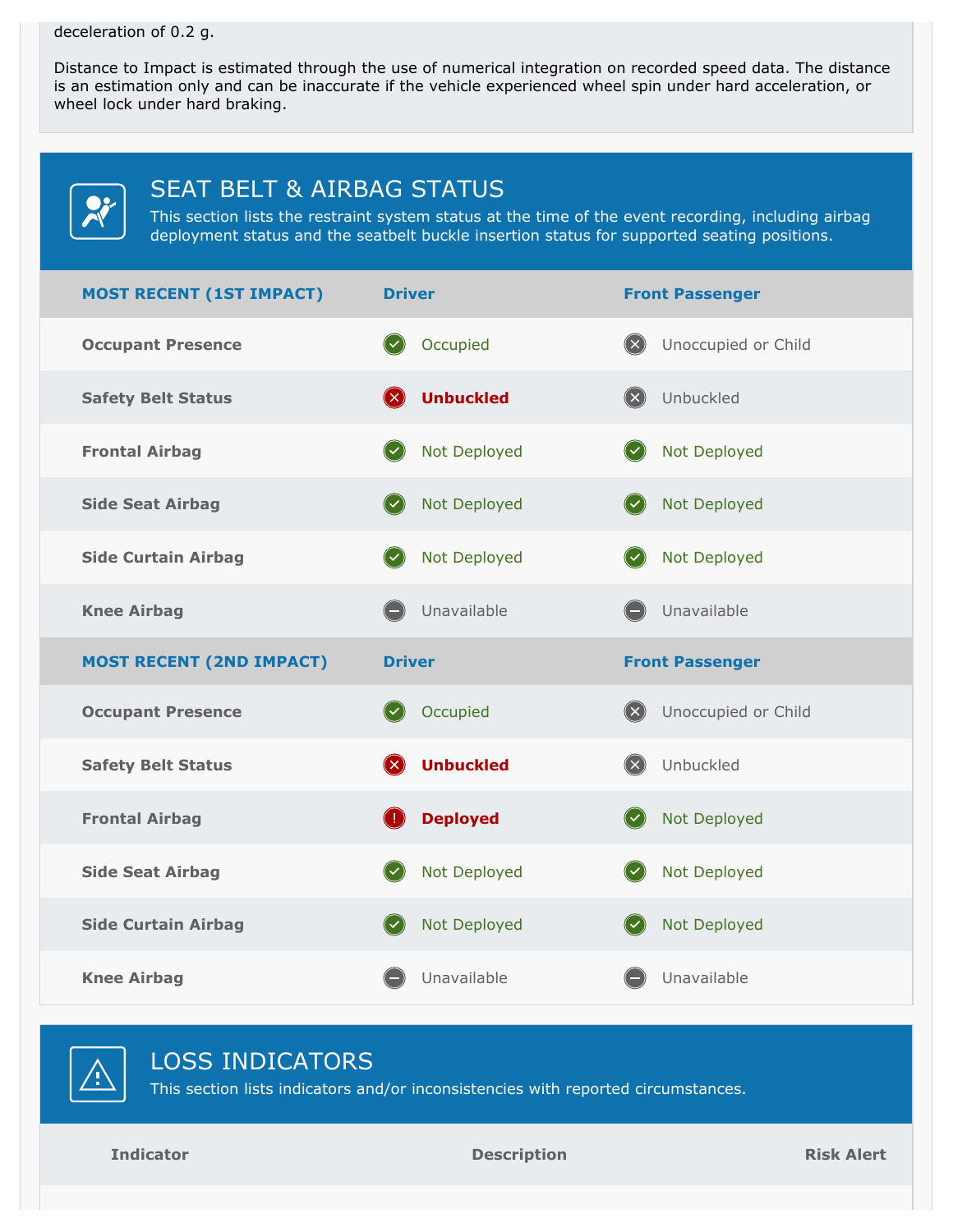| Drive Down                       | Frontal collision where the driver accelerates up to impact, with no<br>pre-impact brake application.                                                                                                                                                               | N/A        |
|----------------------------------|---------------------------------------------------------------------------------------------------------------------------------------------------------------------------------------------------------------------------------------------------------------------|------------|
| No Avoidance Maneuver            | No driver input for either brake or steering maneuver within the 2<br>seconds prior to impact.                                                                                                                                                                      | <b>No</b>  |
| Possible Distracted Driver       | In a frontal collision, driver did not either brake or steer 2 seconds<br>prior to impact.                                                                                                                                                                          | <b>No</b>  |
| No Pre-Impact Speed<br>Reduction | Brake is only applied lightly with no meaningful reduction in speed.                                                                                                                                                                                                | <b>No</b>  |
| Steered-To Sideswipe             | Driver steers either left or right, causing an impact on the steered-<br>to side.                                                                                                                                                                                   | No.        |
| Swoop & Squat                    | Driver steers to make a lane change and quickly applies brakes.                                                                                                                                                                                                     | No.        |
| Panic Stop                       | Rear-end collision where driver brakes just prior to impact.                                                                                                                                                                                                        | <b>Yes</b> |
| Possible Non-Recent<br>Event     | Accident recording may not be recent. Event data recorded 50 or<br>more engine starts prior to data retrieval. Possible issues include<br>Unrelated Damage or Past Posting (no insurance at time of<br>collision).                                                  | <b>No</b>  |
| Possible Intentional<br>Damage   | Event data recorded on successive engine starts (sequential<br>ignition cycles), or multiple events recorded on the same ignition<br>cycle, where pre-crash data does not overlap.                                                                                  | <b>No</b>  |
| Pre-Damaged Vehicle              | Evidence of prior accident damage, where data of multiple events<br>was recorded at different engine starts. Possible issues include<br>Unrelated Damage to Incident, staged Hit & Run, Phantom<br>Accident, or Paper Accident.                                     | No.        |
| Unbuckled Driver                 | Driver not wearing seat belt at the time of crash data recording.                                                                                                                                                                                                   | <b>Yes</b> |
| Unbuckled Passenger              | Front passenger not wearing seat belt at the time of crash data<br>recording.                                                                                                                                                                                       | <b>No</b>  |
| <b>Emissions Test Failure</b>    | Vehicle failed emissions inspection due to insufficient sensor data<br>or diagnostic trouble codes (DTCs).                                                                                                                                                          | Yes        |
| <b>Odometer Rollback</b>         | Flags tampering through a discrepancy with mileage (odometer<br>reading) for successive crash events. For example, in EDRs that<br>store mileage at the crash event, if the most recent crash event<br>has a lower mileage, this is evidence of odometer tampering. | No         |



# POTENTIAL RECALLS / SAFETY / DIAGNOSTIC SCAN DATA

This section lists any potential outstanding recalls, known safety ratings & issues, retrieved DTCs (Diagnostic Trouble Codes), and respective Freeze Frame impact data, if any.

### Potential Safety Recalls

Vehicle safety recall information is received from the National Highway Traffic Safety Administration (NHTSA) and includes all known recalls associated with this particular vehicle model. Any listed recalls are potential recalls which can be verified as outstanding or not by providing the VIN to a local dealer's service department.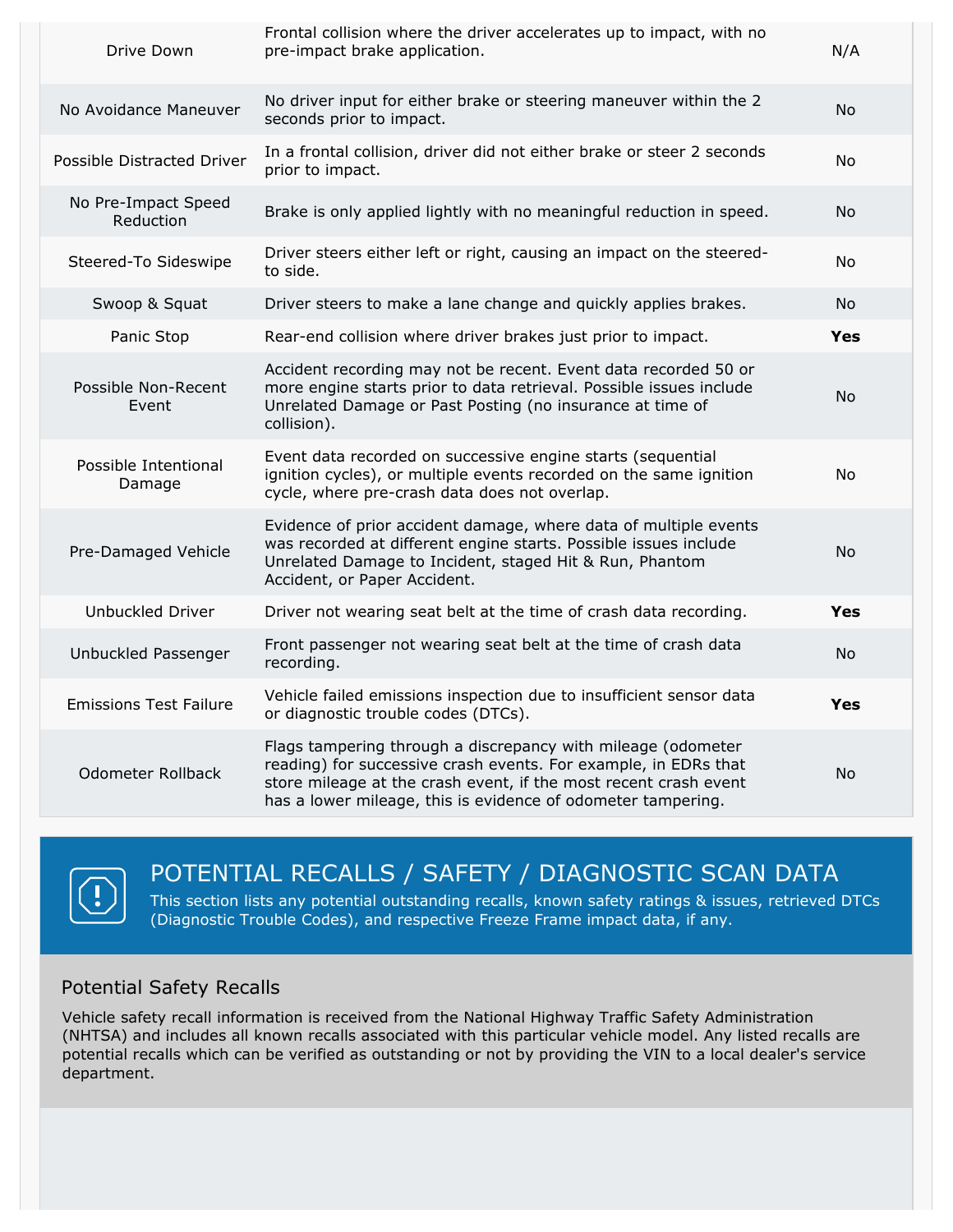### **Recall Date:** 2016-04-26

**Recall Number:** 16V242000

**Affected System:** Air Bags → Sensor → Occupant Classification

**Description:** Nissan North America, Inc. (Nissan) is recalling certain model year 2013-2016 Sentra vehicles manufactured June 4, 2012, to April 9, 2016. The front passenger seat belt bracket may become deformed if it is used to secure a Child Restraint System (CRS). The deformed seat bracket may cause the Occupant Classification System (OCS) to incorrectly classify the installed CRS, resulting in the front passenger air bag to No. be turned off as designed when a CRS is in the seat.

**Correction:** Nissan will notify owners, and dealers will reinforce the seat belt bracket as wellas reprogram the Air Bag Control Unit (ACU) and OCS Electronic Control Unit (ECU), free of charge. The recall began on June 13, 2016. Owners are warned No. to install a CRS in the front seat. Owners may contact Nissan customer service at 1-800-867-7669.

**Note:** Owners may also contact the National Highway Traffic Safety Administration Vehicle Safety Hotline at 1-888-327-4236 (TTY 1-800-424-9153), or go to www.safercar.gov.

**Recall Date:** 2015-10-20

**Recall Number:** 15V681000

**Affected System:** Air Bags → Frontal

**Description:** Nissan North America, Inc. (Nissan) is recalling certain model year 2013-2015 Altima and Pathfinder vehicles, 2013-2014 Nissan Sentra vehicles, 2013 Infiniti JX35 vehicles, 2014-2015 Infiniti QX60 vehicles and 2014 Infiniti QX60 Hybrid vehicles. The affected vehicles received an incorrect occupant classification system (OCS) control unit during a repair. These OCS control units may incorrectly classify the front passenger seat as empty, when it is occupied by an adult.

**Correction:** Nissan will notify owners, and dealers will update the OCS software, free of charge. The recall began on November 30, 2015. Owners may contact Nissan at 1-800-647-7261.

**Note:** Owners may also contact the National Highway Traffic Safety Administration Vehicle Safety Hotline at 1-888-327-4236 (TTY 1-800-424-9153), or go to www.safercar.gov.

**Recall Date:** 2014-03-25

**Recall Number:** 14V138000

**Affected System:** Electrical System → Software

**Description:** Nissan North America, Inc. (Nissan) is recalling certain model year 2013-2014 Altima, LEAF, Pathfinder, and Sentra, model year 2013 NV200 (aka Taxi) and Infiniti JX35 and model year 2014 Infiniti Q50 and QX60 vehicles. In the affected vehicles, the occupant classification system (OCS) software may incorrectly classify the passenger seat as empty, when it is occupied by an adult.

**Correction:** Nissan will notify owners, and dealers will update the OCS software, free of charge. The recall began on April 14, 2014. Owners may contact Nissan at 1-800-647-7261.

**Note:** Owners may also contact the National Highway Traffic Safety Administration Vehicle Safety Hotline at 1-888-327-4236 (TTY 1-800-424-9153), or go to www.safercar.gov.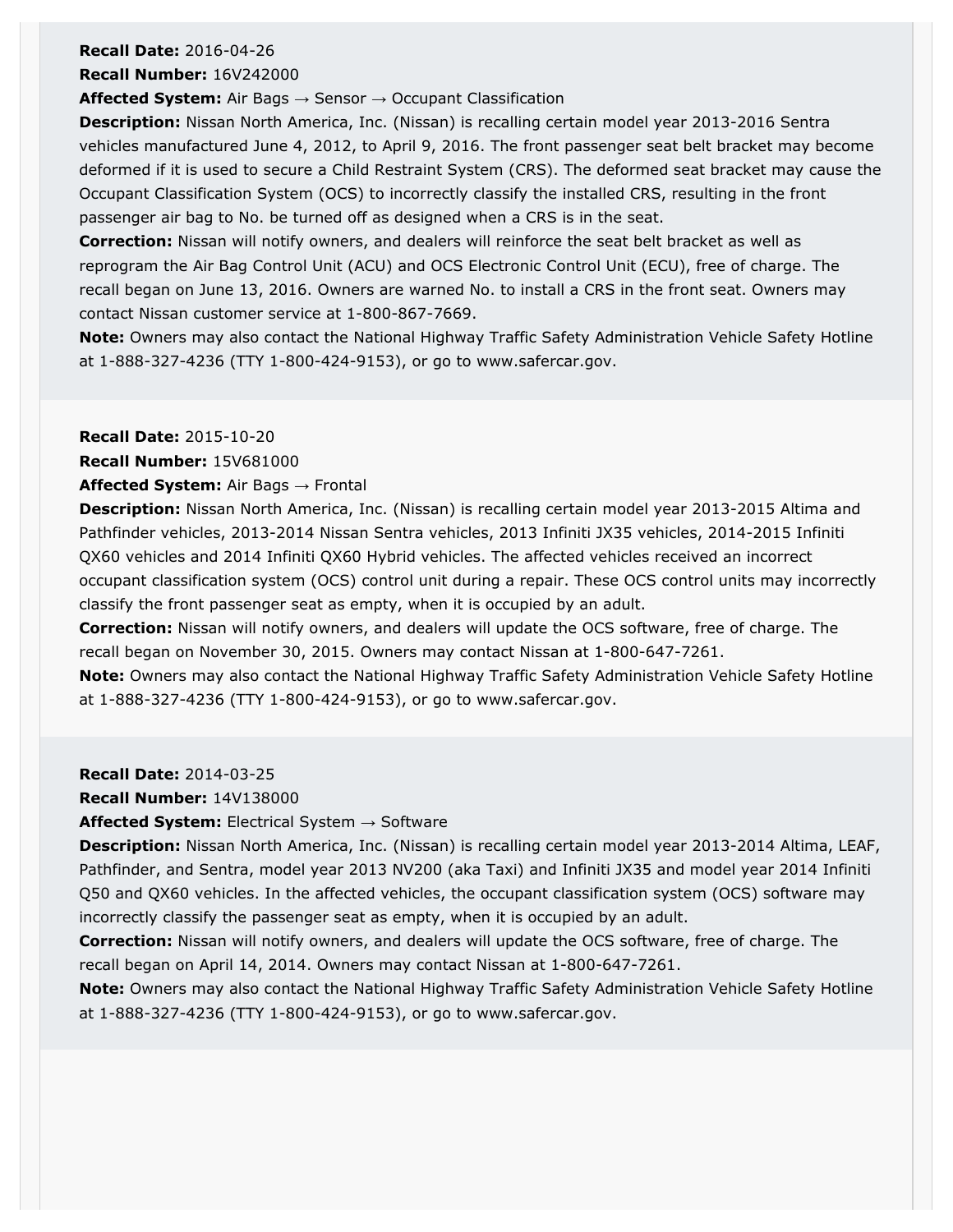### **Recall Date:** 2016-04-26

**Recall Number:** 16V244000

#### **Affected System:** Air Bags → Sensor → Occupant Classification

**Description:** Nissan North America, Inc. (Nissan) is recalling certain model year 2016-2017 Nissan Maxima, 2013-2016 Nissan Altima, NV200, LEAF, Sentra, and Pathfinder, 2014-2016 Nissan NV200 Taxi, Infiniti QX60, QX60 Hybrid, and Q50 Hybrid, 2014-2017 Nissan Rogue and Infiniti Q50, 2015-2016 Nissan Murano, Murano Hybrid, and Chevrolet City Express, 2014-2015 Nissan Pathfinder Hybrid, and 2013 Infiniti JX35 vehicles. In these vehicles, the front seat passenger Occupant Classification System (OCS) may incorrectly classify an adult passenger as a child or classify the seat as empty despite it being occupied. As a result, the passenger frontal air bag may be turned off and No. deploy in the event of a crash.

**Correction:** Nissan will notify their owners. Chevrolet City Express owners will be notified by General Motors. Dealers will reprogram the Air Bag Control Unit (ACU) and OCS Electronic Control Unit (ECU) in Altima, Maxima, Murano, Rogue, and Sentra vehicles, and replace the OCS ECU in LEAF, NV200, NV200 Taxi, Pathfinder, Infiniti Q50, JX35, and QX60 and Chevrolet City Express vehicles, free of charge. Interim notices were sent to owners on May 31, 2016. Owners will receive a second notice when remedy parts become available. Owners may contact Nissan customer service at 1-800-867-7669, Infiniti customer service at 1-888-833-3216 or Chevrolet customer service at 1-800-222-1020.

**Note:** Owners may also contact the National Highway Traffic Safety Administration Vehicle Safety Hotline at 1-888-327-4236 (TTY 1-800-424-9153), or go to www.safercar.gov.

### **Recall Date:** 2013-03-01

**Recall Number:** 13V069000

#### **Affected System:** Air Bags

**Description:** Nissan is recalling certain model year 2013 Altima, LEAF, Pathfinder, Sentra, and Infiniti JX35 vehicles. Sensors within the passenger Occupant Detection System (ODS) may have been manufactured out of specification. This may cause the system to malfunction and permanently suppress the passenger airbag.

**Correction:** Nissan will notify owners, and dealers will inspect the ODS sensors and replace them as neccessary, free of charge. The recall began on May 6, 2013. Owners may contact Nissan Customer Service at 1-800-647-7261.

**Note:** Owners may also contact the National Highway Traffic Safety Administration Vehicle Safety Hotline at 1-888-327-4236 (TTY 1-800-424-9153), or go to www.safercar.gov.

#### **Recall Date:** 2013-03-01

#### **Recall Number:** 13V068000

**Affected System:** Fuel System, Gasoline → Storage → Tank Assembly

**Description:** Nissan is recalling certain model year 2013 Sentra vehicles manufactured from September 11, 2012, through October 4, 2012. Some fuel tank assemblies were No. properly sealed during the manufacturing process. As a result, a small amount of gasoline may leak from the tank when it is full. **Correction:** Nissan will notify owners, and dealers will replace the fuel tanks as necessary, free of charge. The recall began on April 1, 2013. Owners may contact Nissan Customer Service at 1-800-647-7261. **Note:** Owners may also contact the National Highway Traffic Safety Administration Vehicle Safety Hotline at 1-888-327-4236 (TTY 1-800-424-9153), or go to www.safercar.gov.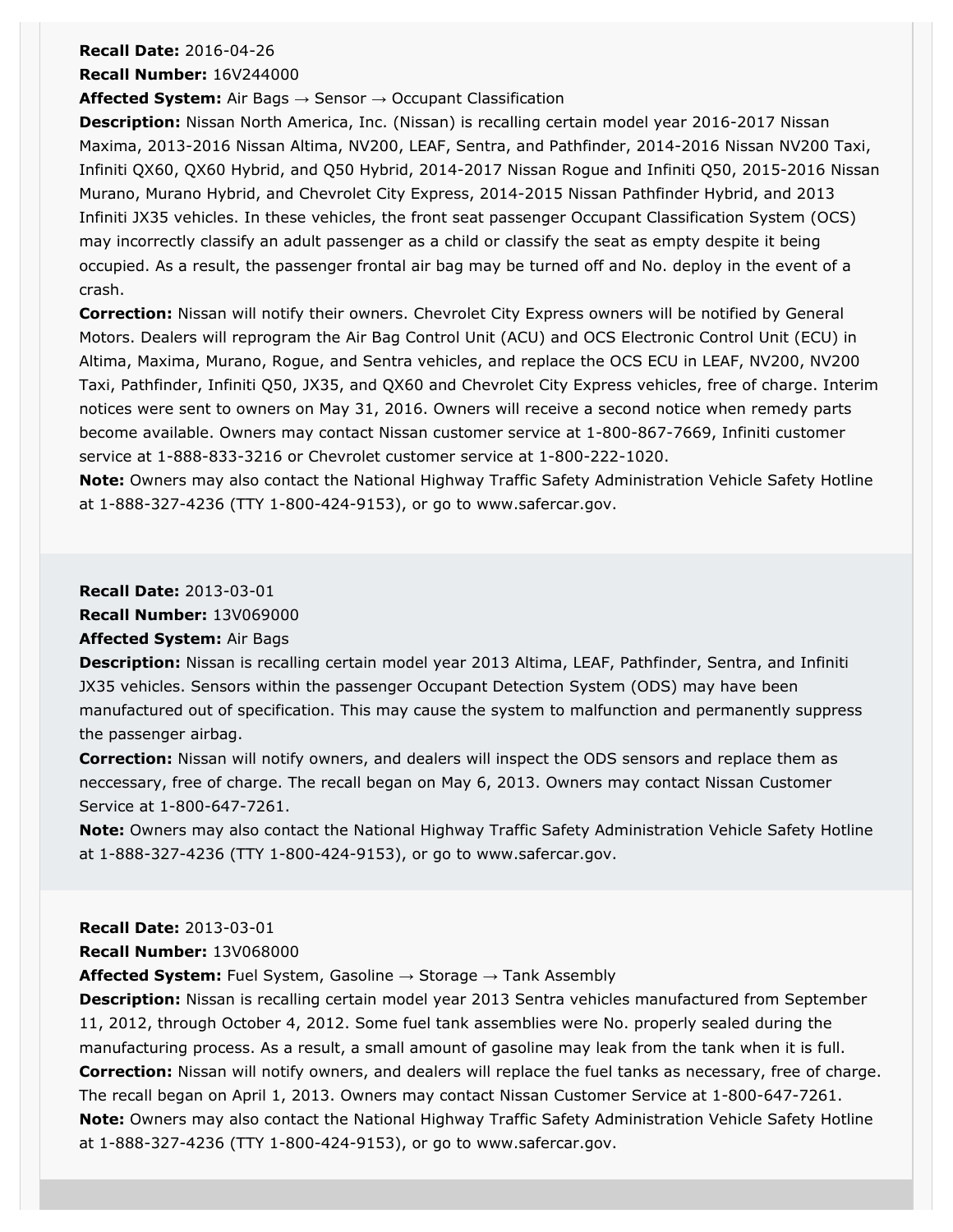### IIHS Crashworthiness / Safety Ratings

Insurance Institute for Highway Safety (IIHS) in the US publishes vehicle safety ratings based on actual crash tests. In each category, the possible ratings are: Good, Acceptable, Marginal, and Poor. Further vehicle research on safety ratings and features, reviews, tips and more can be found here: [www.iihs.org/iihs/ratings.](https://www.iihs.org/iihs/ratings)



### Diagnostic Trouble Codes (DTCs)

Diagnostic Trouble Codes (DTCs) are set by a control module when it detects faults in its system through self-diagnostics. The following section lists DTCs retrieved from various control modules of the vehicle.



### Freeze Frame Data

Freeze Frame Data refers to a snapshot taken by a control module when it detects a fault in its system. The snapshot consists of measured values from various sensors and can be useful in determining the root cause of the fault. Note that not all vehicles support the items listed below and thus some values may be inaccurate.

| <b>Error Code</b> | <b>Engine RPM</b> | <b>Vehicle Speed</b> | <b>Throttle Position</b> | <b>Distance Travelled</b> |  |
|-------------------|-------------------|----------------------|--------------------------|---------------------------|--|
| J0100             | 1275              | 22 mph               | 5 %                      | N/A                       |  |



# VIN HISTORY

The information used to compile this vehicle history section is aggregated from various government agencies, non-profit organizations, and industry sources. Access to the National Motor Vehicle Title Information System (NMVTIS) is facilitated through VinAudit Inc., an Approved NMVTIS Data Provider.

### Title Records

This section lists title records associated with this VIN.

| <b>Date</b> | <b>State of Title</b> | <b>Type</b> | <b>Mileage</b> |
|-------------|-----------------------|-------------|----------------|
| 2016-03-10  | Arizona               | Current     | 24,312 miles   |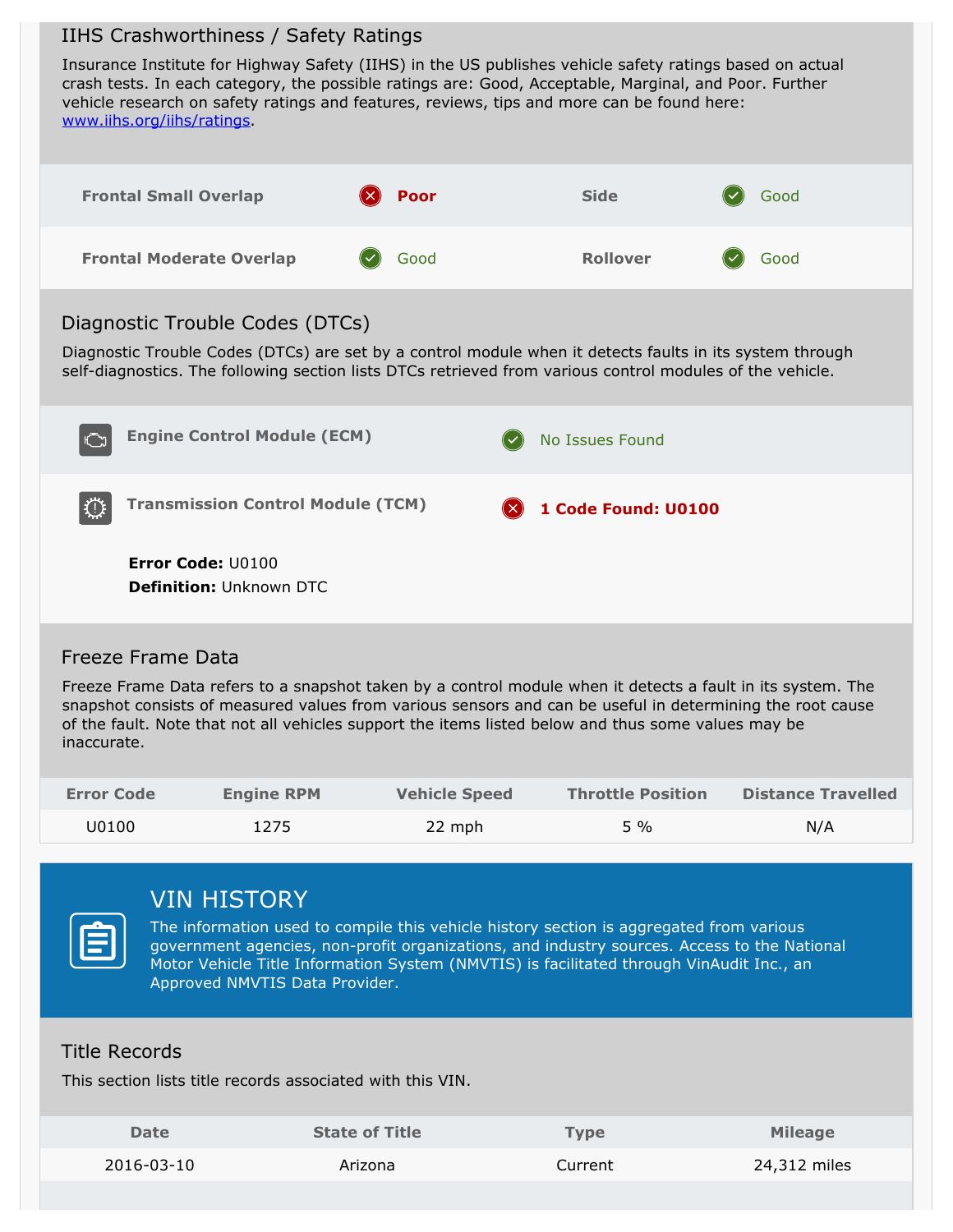| 2013-01-28                                                                                                              | New York | Historical | 11 miles |
|-------------------------------------------------------------------------------------------------------------------------|----------|------------|----------|
| Junk / Salvage / Insurance Records<br>This section lists junk, salvage, and insurance records associated with this VIN. |          |            |          |
| No records were found for this vehicle.                                                                                 |          |            |          |
| <b>Theft Records</b><br>This section lists active theft and theft recovery records associated with this VIN.            |          |            |          |
| No records were found for this vehicle.                                                                                 |          |            |          |
| <b>Title Checks</b><br>This section lists checks for potential problems related to the title of this VIN.               |          |            |          |
|                                                                                                                         |          |            |          |

No records were found for this vehicle.

#### Accident Records

This section lists prior accident records related to this VIN.

No records were found for this vehicle.

#### Sales Records

This section lists prior sales records related to this VIN.

No records were found for this vehicle.

#### **How To Interpret This Information**

The National Motor Vehicle Title Information System (NMVTIS) is an electronic system that contains information on certain automobiles titled in the United States. NMVTIS is intended to serve as a reliable source of title and [brand](https://www.vehiclehistory.gov/nmvtis_glossary.html) history for automobiles, but it does not contain detailed information regarding a vehicle's repair history.<br>All states, insurance companies, and junk and salvage yards are required by federal law to regularly report information to NMVTIS. However, NMVTIS does not contain information on all motor vehicles in the United States because some states are not yet providing their vehicle data to the system. Currently, the data provided to NMVTIS by [states](https://www.vehiclehistory.gov/nmvtis_states.html) is provided in a variety of time frames; while some states report and update NMVTIS data in "real-time" (as title transactions occur), other states send updates less frequently, such as once every 24 hours or within a period of days. Information on previous, significant vehicle damage may not be included in the system if the vehicle was never determined by an insurance company (or other appropriate entity) to be a "total loss" or branded by a state titling agency. Conversely, an insurance carrier may be required to report a "total loss" even if the vehicle's titling-state has not determined the vehicle to be "salvage" or "junk." A vehicle history report is NOT a substitute for an independent vehicle inspection. Before making a decision to purchase a vehicle, consumers are strongly encouraged to also obtain an independent vehicle inspection to ensure the vehicle does not have hidden damage.

The [Approved](https://www.vehiclehistory.gov/nmvtis_vehiclehistory.html) NMVTIS Data Providers (look for the NMVTIS logo) can include vehicle condition data from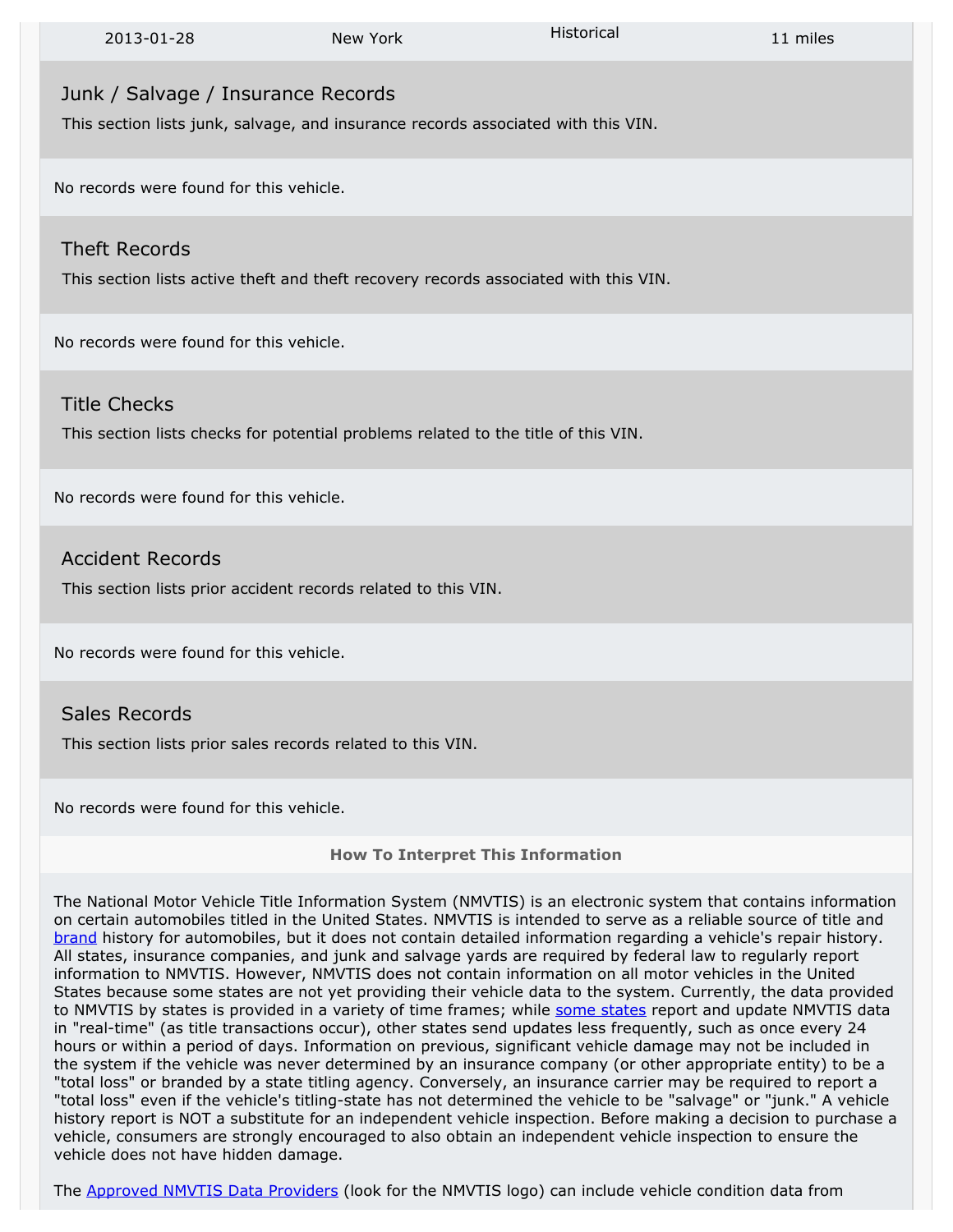sources other than NMVTIS. NMVTIS data includes (as available by those entities required to report to the System):

- Information from [participating](https://www.vehiclehistory.gov/nmvtis_states.html) state motor vehicle titling agencies.
- Information on automobiles, buses, trucks, motorcycles, recreational vehicles, motor homes, and tractors. NMVTIS may not currently include commercial vehicles if those vehicles are not included in <sup>a</sup> state's primary database for title records (in some states, those vehicles are managed by a separate state agency), although these records may be added at a later time.
- Information on "brands" applied to vehicles provided by participating state motor vehicle titling agencies. Brand types and definitions vary by state, but may provide useful information about the condition or prior use of the vehicle.
- 
- Most recent odometer reading in the state's title record.<br>Information from insurance companies, and auto recyclers, including junk and salvage yards, that is required by law to be reported to the system, beginning March 31, 2009. This information will include if the vehicle was determined to be a "total loss" by an insurance carrier.
- Information from junk and salvage yards receiving a "cash for clunker" vehicle traded-in under the Consumer Assistance to Recycle and Save Act of 2009 (CARS) Program.

Consumers are advised to visit [www.vehiclehistory.gov](https://www.vehiclehistory.gov/) for details on how to interpret the information in the system and understand the meaning of various labels applied to vehicles by the participating state motor vehicle titling agencies.

**Disclaimer:** The accuracy and reliability of the information supplied depends primarily on the reporting sources, and all entities involved in compiling this report accept no liability for any errors or omissions.<br>Furthermore, all warranties, expressed or implied, including any implied warranties of merchantability or fitness for a particular purpose are hereby disclaimed.



# VEHICLE SPECIFICATIONS

This section lists basic vehicle details encoded by the VIN.

| <b>VIN</b>             | 3N1AB7AP1DL ****** | Year                    | 2013                   |
|------------------------|--------------------|-------------------------|------------------------|
| <b>Make</b>            | <b>Nissan</b>      | <b>Model</b>            | Sentra                 |
| <b>Trim</b>            | S                  | <b>Engine</b>           | 1.8-L L-4 SFI DOHC 16V |
| <b>Made In</b>         | Mexico             | <b>Style</b>            | N/A                    |
| <b>Steering Type</b>   | Rack & Pinion      | <b>Anti-Lock Brakes</b> | 4-Wheel ABS            |
| <b>Fuel Type</b>       | Regular Unleaded   | <b>Fuel Capacity</b>    | 13.20 gallons          |
| <b>Overall Length</b>  | 182.10 inches      | <b>Overall Width</b>    | 69.30 inches           |
| <b>Overall Height</b>  | 58.90 inches       | <b>Standard Seating</b> | 5                      |
| <b>Curb Weight</b>     | 2837 lb            | <b>Gross Weight</b>     | 3732 lb                |
| <b>Highway Mileage</b> | 39 miles/gallon    | <b>City Milesage</b>    | 30 miles/gallon        |
| <b>Invoice Price</b>   | \$16,819           | <b>MSRP</b>             | \$18,030               |